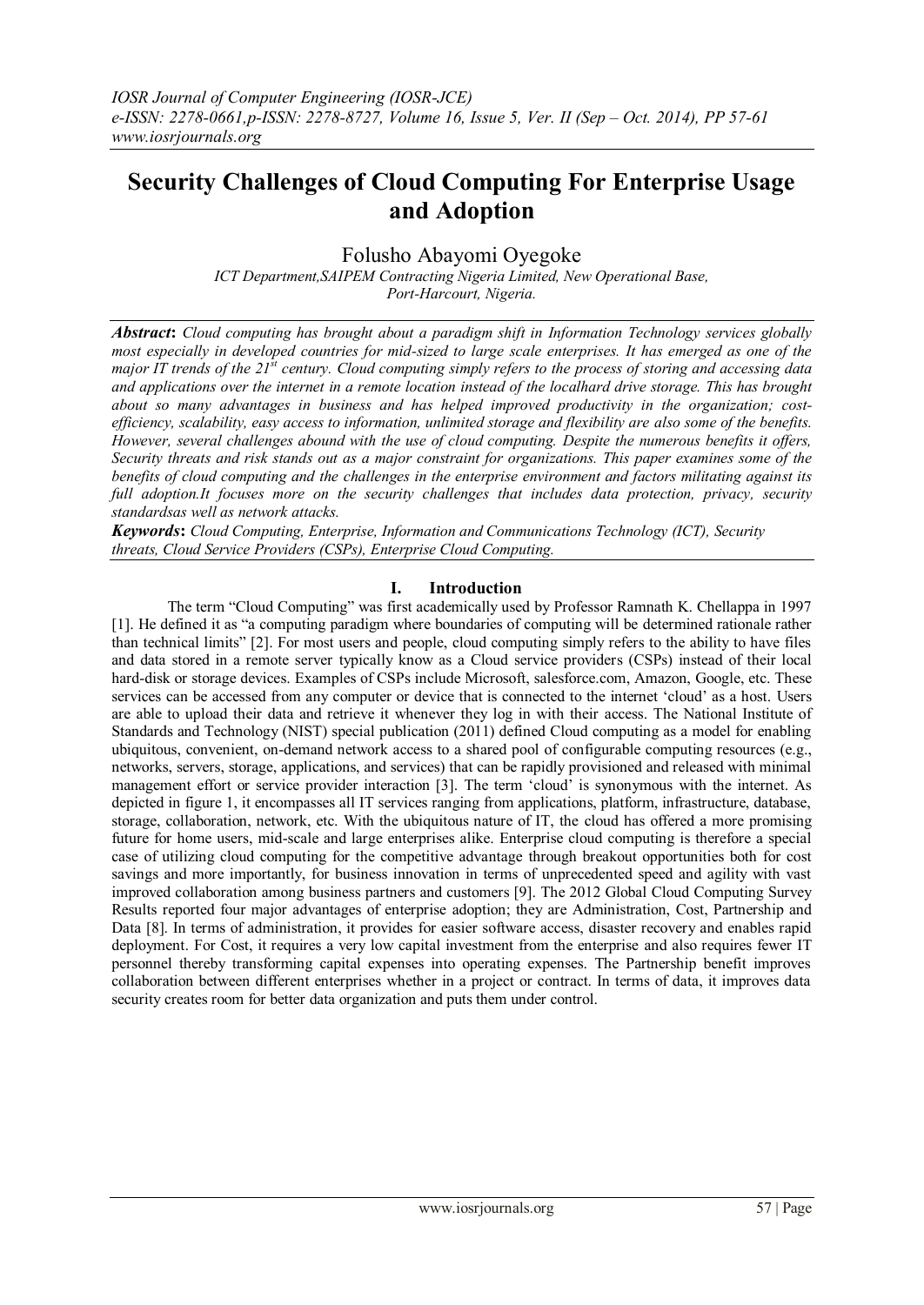

**Fig. 1:** A logical diagram of Cloud Computing [4].

#### **II. Related Works**

MajadiNazia [5] investigated the security issues and challenges of cloud computing focusing on the types and service delivery types of cloud computing. Parekh Disha& R. Sridaran [6] in their paper examined different security threats under the cloud model as well as network concerns to stagnate the threats within cloud. Though most of the existing research discusses cloud computing security, they focused more on the model types and did not relate it to the challenges of enterprise usage and adoption in the contemporary context. In 2012, UgochukwuOnwudebelu& Benedict Chukuka [7] researched about the adoption of cloud computing by the enterprise and the risk involved. They tried to expose potential sources of risk that an enterprise may face as it become a member of the cloud initiative world. They highlighted four main sources of risk which are Enterprise Risk, Technical Risk, Legal Risk and Common Risk that an organization may be confronted with as it embark to join the cloud world. It however did not examine the different security challenges enterprises may encounter from the total implementation of cloud computing.

## **III. Models Of Cloud Computing**

Cloud computing have three well known service models. These are Software-as-a-Service (SaaS), Platform-as-a-Service (PaaS) and Infrastructure-as-a-Service (IaaS). SaaS is a software distributionmodel in which applications are hosted by a service provide and made available over a network to customers. Its main purpose is to reduce the total cost of hardware and software development, maintenance and operations. In SaaS, security control is carried out mainly by the cloud provider [12]. Cloud computing has changed how enterprise applications are built and executed. Platform-as-a-Service (PaaS) is a proven model for running applications without the stress of maintaining the hardware and software infrastructure at your company. PaaS removes the expense and complexity of evaluating, buying, configuring, and managing all the hardware and software needed for custom-built applications [14]. Infrastructure as a Service (IaaS) is also a model in which an organization outsources the equipment used to support operations, including storage, hardware, servers and networking components. The service provider owns the equipment and is responsible for housing, running and maintaining it. The client typically pays on a per-use basis [15].

## **IV. Benefits Of Cloud Computing For Enterprise Usage**

Basically, the overall benefits of cloud computing can be summed up into the following categories; to reduce cost (savings), ease of access (accessibility), efficiency and flexibility which results to improved productivity and innovations.As seen in Figure 2 [16], cloud computing has so much more benefits and advantages to enterprise thatit is difficult to resist. In terms of saving cost, it has reduced the cost of IT infrastructure hardware and resources used by the enterprise. All these are the responsibilities of the Service Providers. The enterprise need not to worry about power to run these infrastructures also. Another benefit is Scalability; the enterprise only needs to pay for the applications and data storage used. This can be referred to as "Pay-as-you-go" system. Consider an enterprise moving from one location to another. The continuous availability means that public cloud services are available wherever the enterprise is located.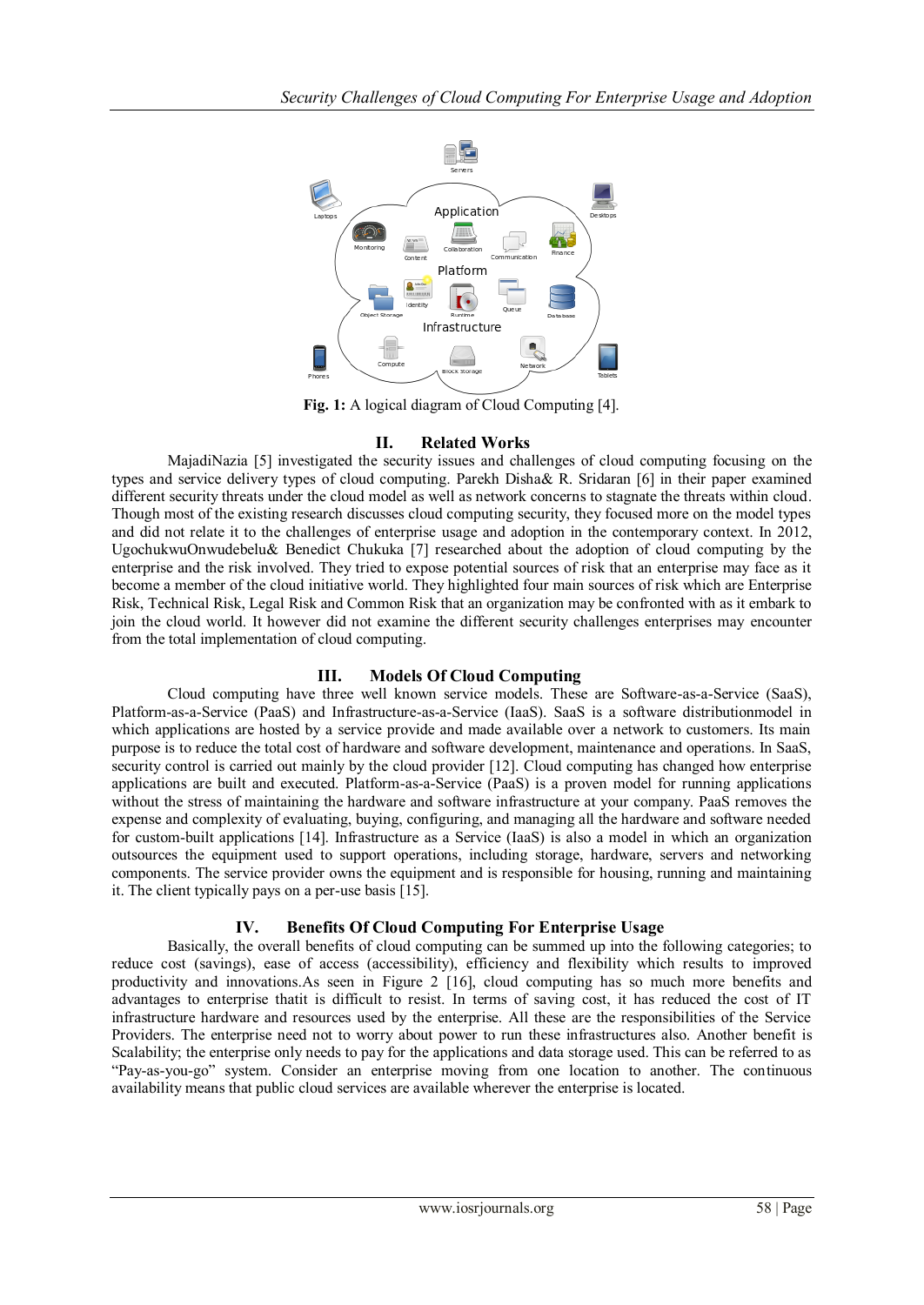

**Fig. 2:** Benefits of Cloud Computing [16]

#### **V. Major Challenges Of Cloud Computing**

Loopholes and risk are associated with all modern technologies. Inasmuch as the benefits of cloud computing, there seems to exist some challenges associated with it. These challenges are contributing factors preventing organizations from adopting and using this technology. The IDC 2010 survey ranking of cloud computing security challengesranks "Security" as the top concern as depicted in Figure 3. Other challenges include Availability, Performance, On-demand payment model may cost more, lack of interoperability standards, bringing back-in house may be difficult, hard to integrate with in-house IT and not enough ability to customize.





## **VI. Security As A Major Challenge**

The Cloud Computing Adoption Survey 2011 clearly portrays some of the security concerns that affect the usage by enterprises. As depicted in Figure 4, Data security is a major issue with information leakage and compliance and audit trails of primary concern. Other Security concerns include; (i) ensuring data destruction on infrastructure we do not own, (ii) Lack of security standards among cloud providers, (iii) OS Security, (iv) Network security, (v) Data portability, (vi) Not knowing where my data resides, (vii)Identity and access management and (viii) Data more prone to attacks when several companies" info is hosted in one place.



**Fig. 4:** Results of Cloud Computing Adoption Survey 2011 [10].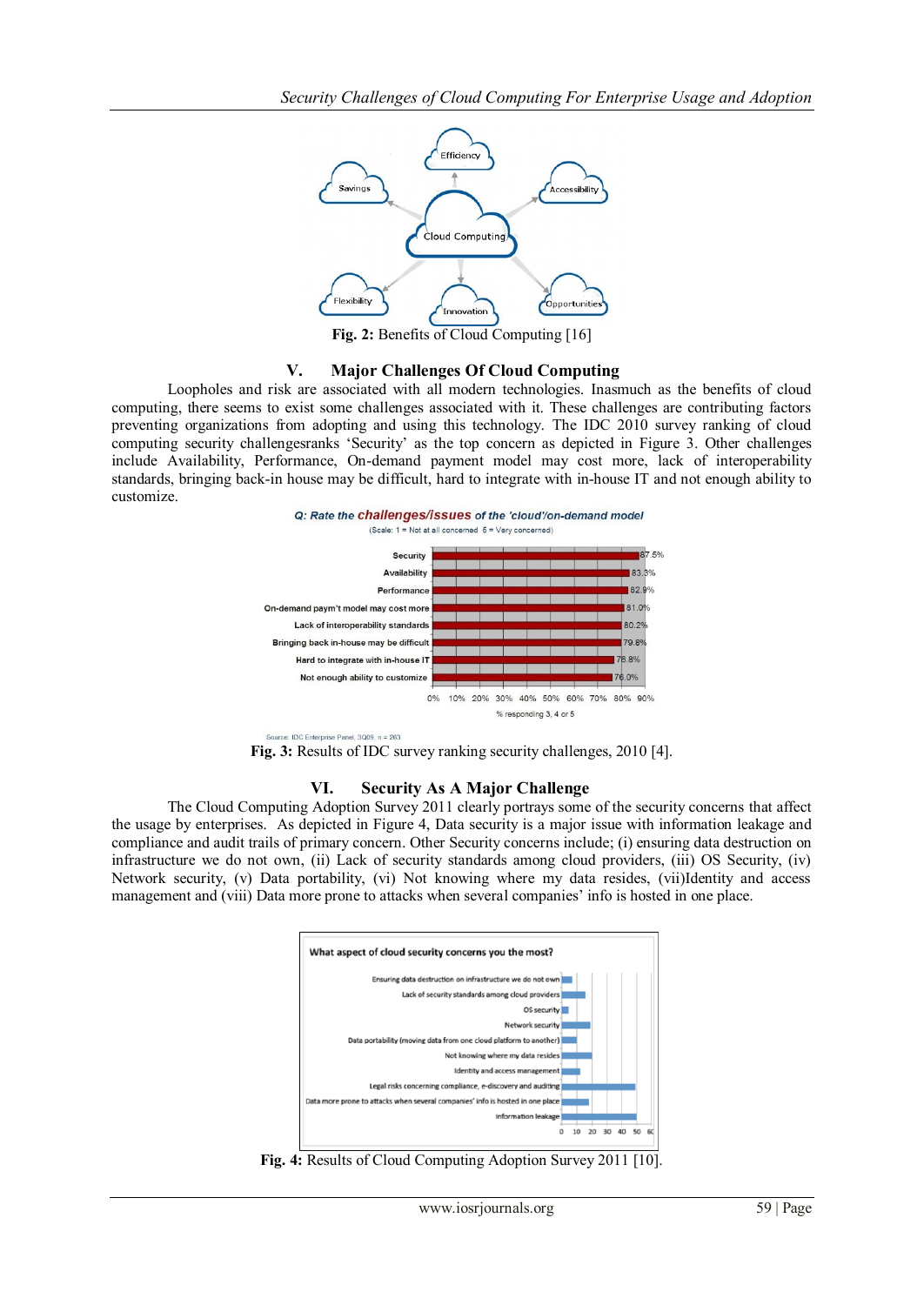#### **A. Ensuring data destruction on infrastructure we do not own**

If an organization determines to move from one CSP to another, it probably must move its files and data too. How then will it ensure that the enterprise files and data on the previous cloud have been fully destroyed? Roberts (2014) suggested some ways by which cloud data can be gotten rid of. The first method could be done by the use of a random bit pattern. Most CSPs have a data destruction policy which overwrites all the disk data previously used by a customer. For IaaS (Infrastructure-as-a-Service), data can be overwritten by using some Linux and Windows programs that follow the NIST protocol. Monica et al (2014) described the Time constrained data destruction in cloud [11]. The time constrained data system is used to meet all the privacy-preserving goals. This can be referred to as Data Self-Destruct. Despite these data destruction technologies, there exists some data recovery software that can recover files from the cloud services. For example, Kroll Ontrack has recovered data from many cloud storage providers whose clients did not have any backup redundancy [19]. This is a concern to enterprises about their data even after they have switched to another CSP.

#### **B. Lack of Security standards among cloud providers**

According to Aaron Weiss, 2013 [17], A confusing collection of cloud security standards can make it tough to evaluate cloud provider security. When enterprises maintain their own IT in-house, they can define and control the security standards and protocols to suit them. When using a Cloud Provider or a third party then the security standards they apply have to be known by the client enterprise. Even though the Cloud Security Alliance (CSA) which is the largest and most comprehensive player in the cloud security standards has developed a compliance standard, it has not been fully adopted by most Providers especially in Asia. For example, in Japan, the Ministry of Economy, Trade and Industry has developed a cloud security standard to be followed by providers in the country. The International Organization for Standardization, or ISO, plans to draw up a final draft of security standards for cloud computing in April 2015, and new international standards are expected to take effect in October that year. Japan, the U.S., the U.K., Australia, Asian nations and others have already basically agreed that the new standards will be based on Japanese guidelines [18]. Until the finalization and unification of these security standards among cloud providers, there will still be a level of skepticism for enterprise adoption. Even though various providers have their own standards, there ought to be a standard security policy in place.

#### **C. Operating System and Network Security**

Enterprises and various organizations use the cloud for different services. Either for Software, Platform or Infrastructure as a Service,all these services are connected from the Service Providers to the user via a network which is most probably the internet. Also the users within the enterprise access the cloud using an Operating system. What guarantee can the cloud provide for enterprises that use these services? Ordinarily, traditional In-house data centers have in place some network security measures within the LAN (Local Area Network) which includes but not limited to the use of security infrastructure like Firewall, VPN, Access-lists, Intrusion Detection System (IDS) etc. With enterprise data and services running on the Cloud, the security of the network against intruders and hackers is therefore a major point of concern for any organization. This has led to the concept of "Cloud Security". Some enterprises are worried and concerned about the threats involved with the traffic of millions of megabyte of data over the internet daily.

#### **D. Data more prone to attacks when several companies' info is hosted in one place**

We are aware that storing of information in the cloud could make a company susceptible to external hackers. For example if a Credit card company uses a particular CSP, it will be more prone to attacks from hackers. It therefore means that if a provider is attacked then other clients whose services are hosted alongside with the targeted victim might be jeopardized. It can even lead to a shutdown of the services and data loss.

#### **E. Identity and access management**

Enterprise needs to manage access to information and applications scattered across various (internal and external) application system. They must provide this access for a growing number of identities, both inside and outside the organization, without compromising security or exposing sensitive information [13]. Identity and Access Management usually referred to as "IAM" comprises of four main parts; Authentication, Authorization, User management and Central User Repository. The sole aim of IAM is to provide the right people with the right access at the right time. As more and more organizations add more cloud services to their infrastructure, the process involved in the managing of identities is getting complicated. This is a serious challenge that enterprise worry about when moving to the cloud services. Poorly controlled IAM process could result to identity theft and unauthorized access to files and services.